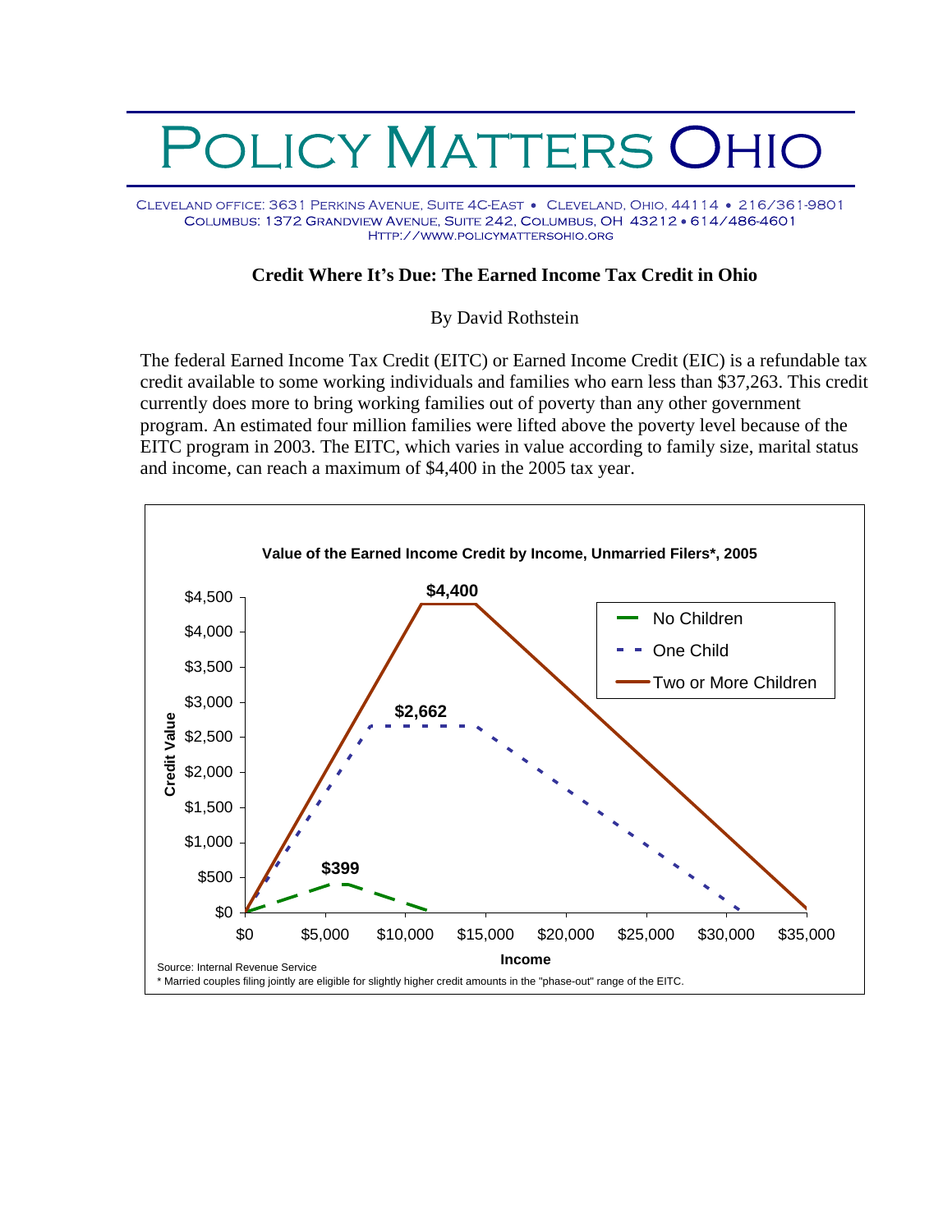In the 2003 tax season (the latest data available), more than 769,000 Ohio families received the EITC at an average credit of \$1,720, which brought more than \$1.3 billion in federal refunds to Ohio.<sup>1</sup> More EITC dollars come to Ohio than to all but seven other states, and Ohio accounts for approximately 3.4% of all the nation's credits.

|            |           |                        | The Federal Earned Income Tax Credit in Ohio (2003) |              |
|------------|-----------|------------------------|-----------------------------------------------------|--------------|
|            |           |                        | <b>Some Key Facts</b>                               |              |
| Total Ohio | Ohio EITC | <b>EITO</b><br>, стани | otal federal dollars                                | Average EITC |
| filers     | claim     |                        | as percentage   refunded to EITC                    | value        |
|            |           | of filers              | claimants in Ohio                                   |              |
| 5,349,587  | 769,21    | 14%                    | \$1,322,025,827                                     | $1$ \$1,715  |

Source: IRS SPEC database Security and the security of the security of the security of the security of the security of the security of the security of the security of the security of the security of the security of the sec

Ohio could enact a state EITC at a fairly modest cost to the state budget. Providing a state EITC, as 19 states currently do, would be a very well-targeted way of providing modest additional resources to low-income working families, primarily those with children.<sup>2</sup> States that have enacted state EITCs have credits ranging from five percent to 40 percent depending on earnings and other factors. Most states with an EITC have chosen to make those credits refundable, which allows families to receive the full amount of the credit even if the credit is larger than their income tax liability. A refundable EITC at the state-level in Ohio would benefit more than 769,000 families. A ten percent Ohio EITC would provide the average family \$172 annually, at a cost to the state of about \$132.2 million, less than one percent of state expenditures (\$20 billion) in 2005. A 20 percent Ohio EITC would provide about \$344 to the average family and cost about \$264.4 million.

|            | Costs and Benefits of a State Earned Income Tax Credit in Ohio |                             |                         |                             |
|------------|----------------------------------------------------------------|-----------------------------|-------------------------|-----------------------------|
|            |                                                                | Ohio EITC at 10% of federal |                         | Ohio EITC at 20% of federal |
| Familie    | ost to state                                                   | Average claim               | $\text{Cost}$ to state  | Average claim               |
| benefiting |                                                                |                             |                         |                             |
| 769,212    | $\vert$ \$132,202,583 $\vert$ \$172                            |                             | $\frac{$264,405,165}{}$ | \$344                       |

Source: Author's calculation, based on IRS SPEC data

At least ten states now use a portion of their TANF funds to help pay for a state EITC. This is appropriate because the EITC is targeted to working families earning less than \$37,000 and the vast majority of the credit goes to those with children and those earning substantially less than this ceiling. Federal regulations prohibit TANF dollars from being used to void tax liability at the state level, but funds can be used to refund above the tax liability.<sup>3</sup>

<sup>&</sup>lt;sup>1</sup> All data comes from the IRS SPEC Return Information Data Base, Tax Year 2003 (October 2005) and the Brookings Institution, unless otherwise noted.<br><sup>2</sup> For more information of state EITC efforts, see The Hatcher Group at <u>www.stateeitc.com</u> and the Center on

Budget and Policy Priorities at <u>http://www.cbpp.org/pubs/eitc.htm</u>.<br><sup>3</sup> See Ami Nagle and Nicholas Johnson ''A Hand Up: How State Earned Income Tax Credits Help Working Families Escape Poverty in 2006," <http://www.cbpp.org/3-8-06sfp.htm>.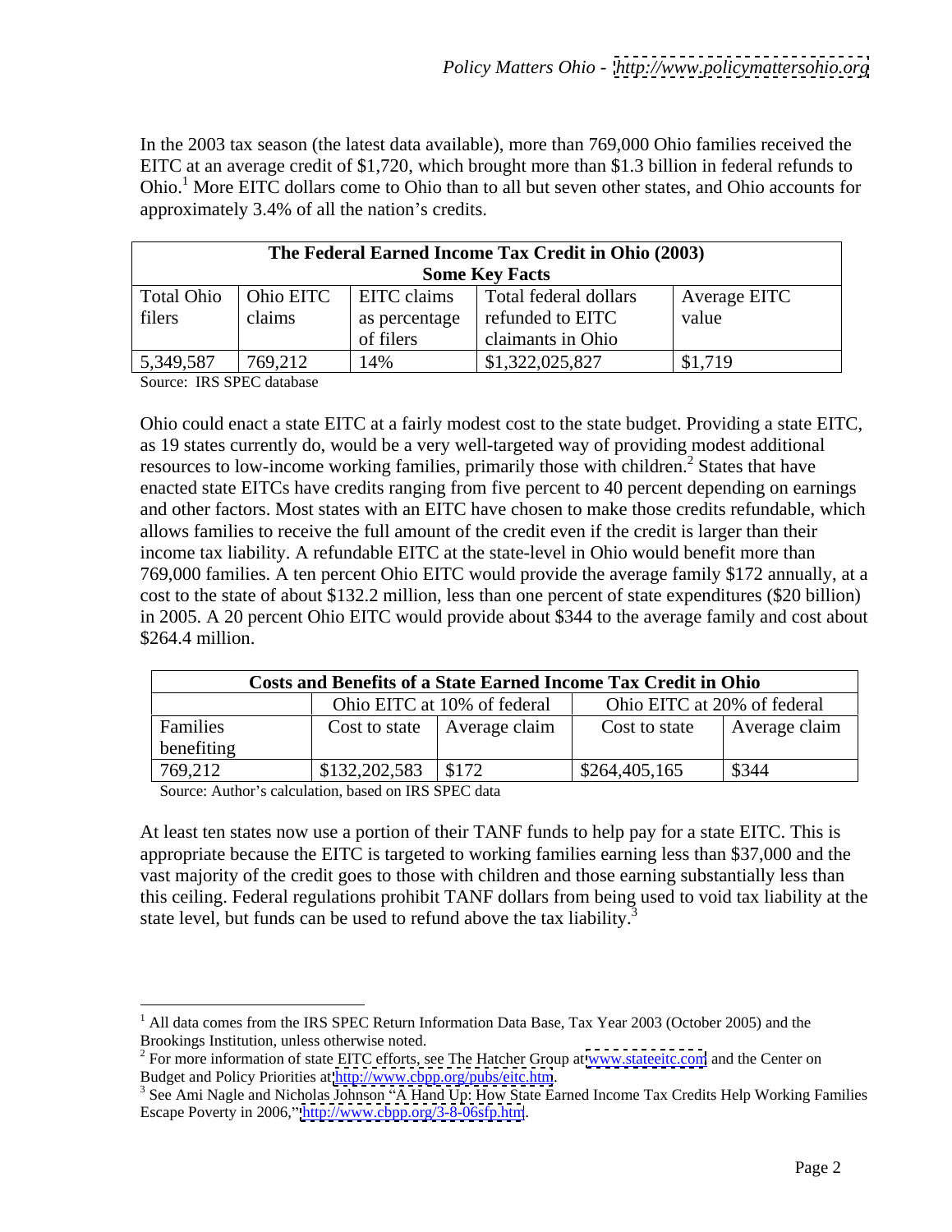There are ways, beyond enacting a state EITC, in which the program can be made to work better for families. For example, the EITC is often not claimed by eligible participants because they do not file taxes, file incorrectly, or are unaware that the credit exists. The IRS estimates that close to 20 percent of those eligible for the credit do not receive it. However, new studies have also shown that some of those who do claim the credit might not be eligible, and levels of claiming vary from community to community. We previously estimated that the number of EITC recipients could be expanded by about 15 percent, and there is reason to think that such an estimate remains accurate. It's clear that while perhaps more than 100,000 eligible people are not taking part, participation could be expanded by at least five percent (38,460) with more aggressive outreach.<sup>4</sup>

|                    | <b>Expanding the EITC in Ohio</b> |                               |                  |
|--------------------|-----------------------------------|-------------------------------|------------------|
| <b>EITC</b> Claims | Potential short-term              | Estimated average   Estimated |                  |
|                    | increase in EITC                  | unclaimed credit <sup>5</sup> | potential short- |
|                    | recipients in Ohio, with          |                               | term increase in |
|                    | aggressive outreach               |                               | refunds coming   |
|                    |                                   |                               | to Ohio          |
|                    |                                   |                               | families         |
| 769,212            | 38,460                            | \$1,289                       | \$49,575,713     |

Local coalitions in Cuyahoga County and elsewhere in the state have established volunteer income tax assistance centers (VITA sites) to try to increase claims. The IRS VITA program is a community-run entity, where trained and certified volunteers prepare taxes for free to lowincome individuals and families. A coalition in Cuyahoga County, the Cuyahoga EITC Coalition, has seen tremendous gains in the effort to file taxes for free. $6$  In 2006, coalition members expect to bring more than \$2 million in EITC and other refunds back into the community.

Low-income families who don't go to volunteer tax preparers sometimes don't file, despite being eligible. In other cases, they go to paid preparers who often charge high fees to prepare the return, and also often convince filers to purchase high-interest loans that enable them to get their returns a little bit more quickly. In Ohio, more than 65 percent of those receiving the EITC went to paid preparers and on average, spent \$120 in preparation and administrative fees.

<sup>&</sup>lt;sup>4</sup> See Alan Berube "Earned Income Credit Participation: What We (Don't) Know," [http://www.brookings.edu/metro/eitcparticipation.pdf.](http://www.brookings.edu/metro/eitcparticipation.pdf)<br><sup>[5](http://www.brookings.edu/metro/eitcparticipation.pdf)</sup> This estimate is besed on a calculation of 75 persont of the system of the EUC credit.

This estimate is based on a calculation of 75 percent of the average Ohio EITC credit.<br><sup>6</sup> The Cuyahoga EITC Coalition was established in 2004, see www.refundabio.org for more information

<sup>&</sup>lt;sup>6</sup> The Cuyahoga EITC Coalition was established in 2004, see [www.refundohio.org](http://www.refundohio.org) for more information.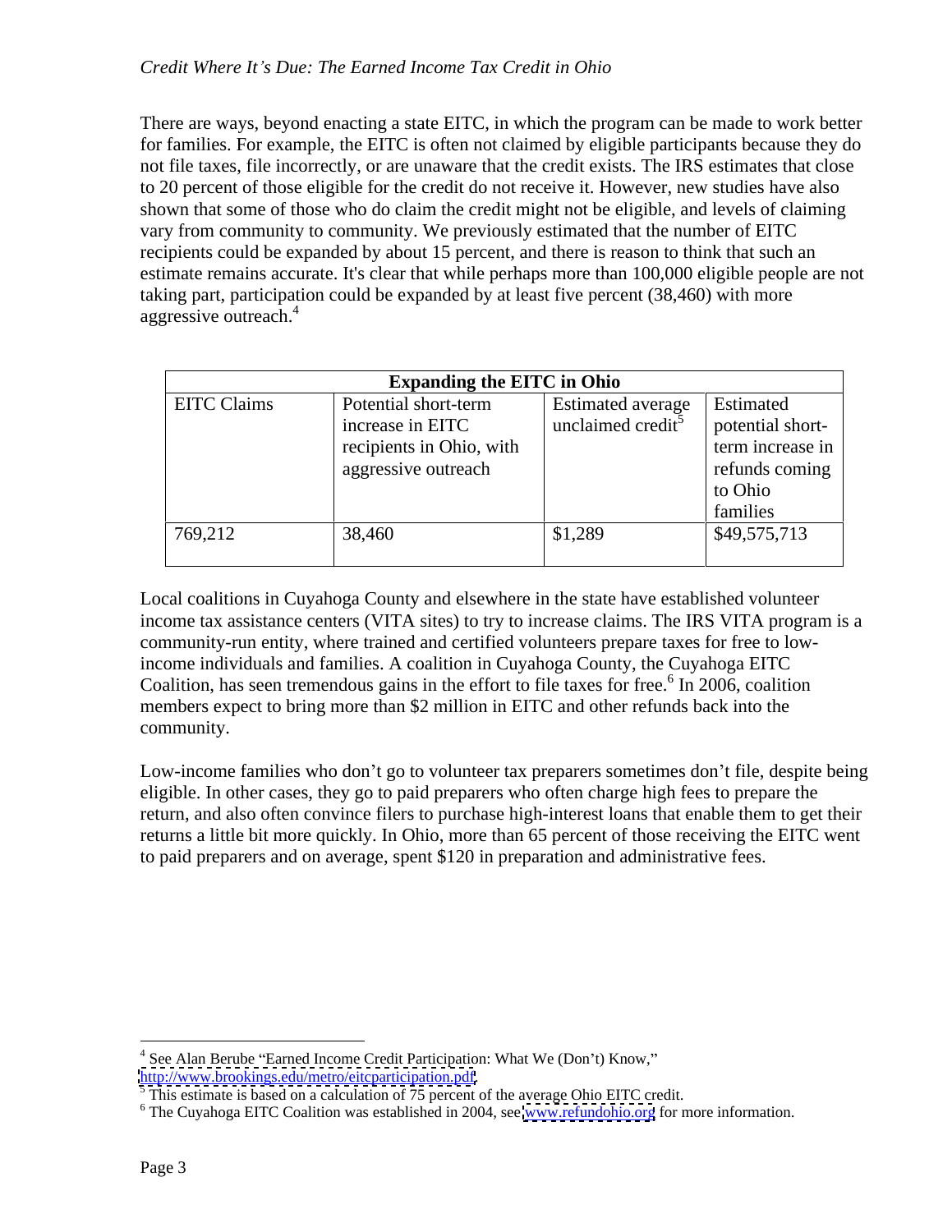|                   | Paid preparation for EITC claimants in Ohio, 2003 |                            |
|-------------------|---------------------------------------------------|----------------------------|
| Number of EITC    | Percent of                                        | Estimated overall cost of  |
| claimants getting | EITC claimants getting                            | paid preparation for EITC  |
| paid preparation  | d preparation                                     | $\text{imants}$ (at \$120) |
| 503,290           | $\sim$ $\sim$ $\sim$<br>63%                       | \$60,394,800               |
|                   |                                                   |                            |

Of EITC recipients who did go to paid preparers, more than 60 percent purchased high interest loans to get their return that day. These loans, called refund anticipation loans (RALs) often have interest rates of 250 percent. In combination with other fees, paid preparation can cost a filer anywhere from \$150 to more than \$300. The National Consumer Law Center estimates that each year, hundreds of millions of dollars that could have gone to families are diverted to refund loans.<sup>7</sup> In Ohio, more than 300,000 families purchased RALs, and as mentioned, more than 500,000 used paid preparers. If these families spent \$120 on tax preparation and \$130 on a loan (a conservative estimate), then Ohio's low-income families lost more than \$99 million to paid preparers in 2003.

|               |                       | Refund anticipation loan purchases by EITC claimants in Ohio, 2003 |                      |                       |
|---------------|-----------------------|--------------------------------------------------------------------|----------------------|-----------------------|
| <b>Number</b> | RALs as a             | RALs as a                                                          | Estimated cost of    | f   Estimated cost of |
|               |                       | $\vert$ percentage of all $\vert$ percentage of EITC $\vert$       | <b>RALs for EITC</b> | RALs and paid         |
|               | EITO.<br>EITC returns | annants getting                                                    | mants (at            | preparation for EITC  |
|               |                       | d preparation                                                      | \$130                | claimants             |
| 300,110       | 4U 70                 | OU ZC                                                              | \$39.014.300         | \$99,409,100          |

Enacting a state EITC and doing more to ensure that eligible families know about the credit, know where to access free preparation services, and know to avoid expensive refund loans are three things that Ohio could do to enrich low-income working families and communities in Ohio. Pairing a state EITC with the federal program would also help local communities. The EITC program brings money into communities because much of the credit is spent on basic needs, education, and other local goods and services.<sup>8</sup> Policy Matters Ohio found that many families receiving the EITC use it for paying bills and basic needs, many purchased in the community.<sup>9</sup> Other studies find a direct link from receiving the EITC to wealth and asset building in the  $\epsilon$  community.<sup>10</sup>

<sup>&</sup>lt;sup>7</sup> See Chi Chi Wu (2006) "High-Priced Refund Anticipation Loans Continue to Take a Chunk Out of Americans' Tax Refunds," http://www.nclc.org/news/content/2006RALReport.pdf.

 $8$  For more information, see Timothy M. Smeeding, Katherin E. Ross, and Michael O'Connor, "The EITC:

Expectation, Knowledge, Use, Economic and Social Mobility," National Tax Journal, December 2000.<br><sup>9</sup>David Rothstein, *Who Takes Credit? Earned Income Tax Credit Recipients in Cleveland.*, Policy Matters Ohio, November, 2005: [http://www.policymattersohio.org/who\\_takes\\_credit.htm](http://www.policymattersohio.org/who_takes_credit.htm). 10<br><sup>10</sup> For two such studies, see The Jacob France Institute, University of Baltimore "The Importance of the Earned

Income Tax Credit and Its Economic Effects in Baltimore City," June 2004 at

[http://www.ubalt.edu/jfi/jfi/reports/EITC-rept.pdf.](http://www.ubalt.edu/jfi/jfi/reports/EITC-rept.pdf) and Texas Perspectives Inc. "Increased Participation in the Earned Income Tax Credit in San Antonio: 2004 Update," November 2004.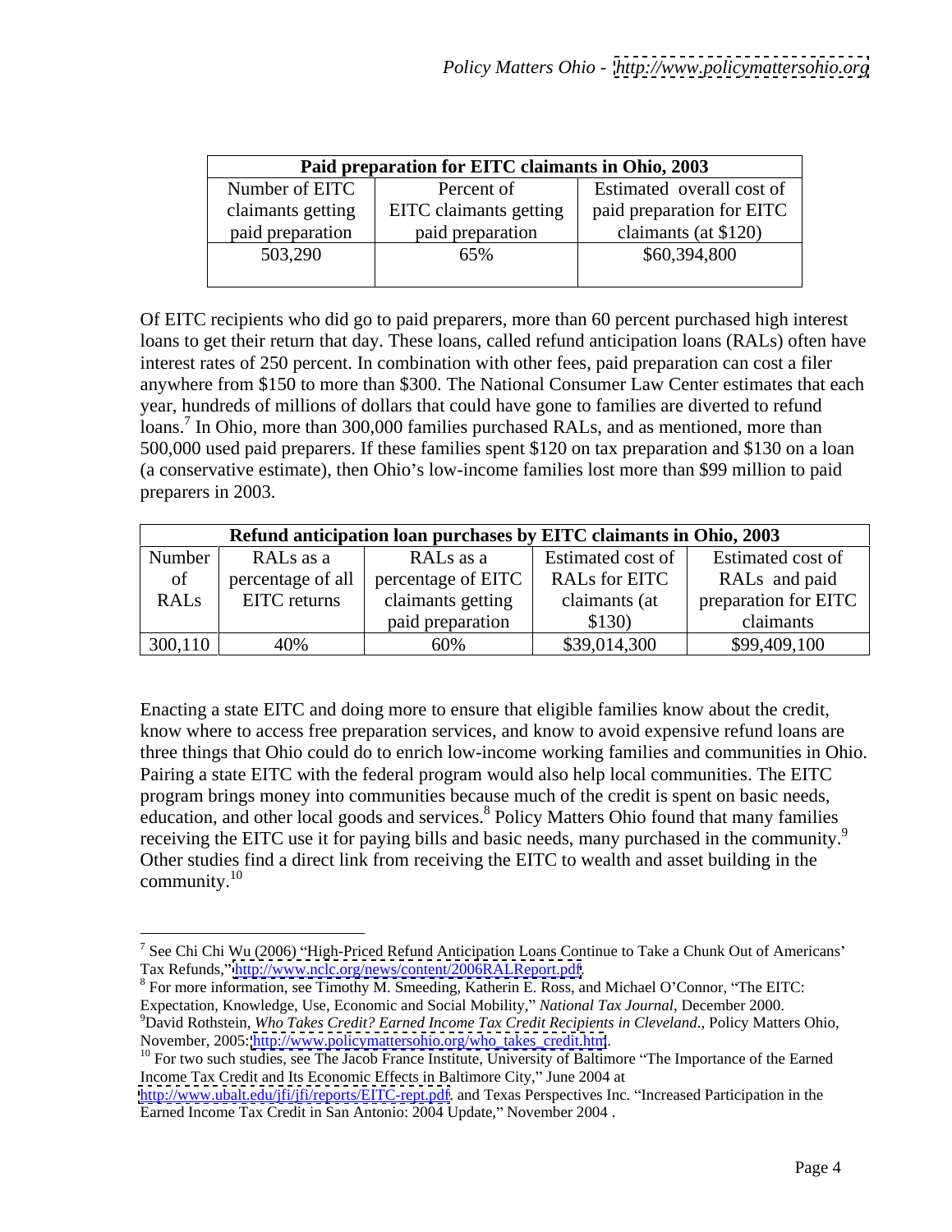## **Conclusions and Recommendations**

**1. Enact a state EITC.** Enacting a state EITC would further help working families with children handle monthly expenses and build assets. Even a small state EITC credit of ten percent would do much to help low-income families with basic expenses. Representatives Miller and Skindell introduced legislation that would enact an Ohio EITC at 20 percent of the federal credit (HB 20).<sup>11</sup> HB 20 was introduced in January of 2005 and remains in the Ways and Means Committee.<sup>12</sup> Committee.<sup>12</sup>

**2. Enact RAL legislation.** Ohio does little to regulate paid tax preparation. Other states have passed RAL disclosure legislation and Connecticut has a cap on RALs of sixty percent annualized interest rate.<sup>13</sup> Consumers deserve this kind of protection. Regulating interest rates that banks and paid sites can charge for RALs and requiring that paid preparers disclose the fact that customers can e-file to receive their full refund in approximately ten days are two potential reforms. Former State Senator Mark Mallory of Cincinnati introduced a Tax Refund Protection ACT (SB 59) offering several RAL protections to customers in February 2005, but the bill did not leave the Finance Committee in the Senate. <sup>14</sup>

**3. Increase funding to the VITA program**. Federal policymakers have the opportunity to increase support for the IRS VITA program. A small percentage of eligible low-income families utilize this service and more assistance in the form of advertising, staff, and training would greatly benefit the free filing effort. Increased use of e-filing would also increase the speed of refunds to families.

**4. Create and strengthen community efforts.** Cities, municipalities, and counties across Ohio should invest resources in outreach and VITA sites for the EITC program, as Cuyahoga County did in funding a local coalition. Communities see large returns on their investment through wealth and asset building, volunteerism, partnerships between banks and low-income families, and financial literacy training. Community partnerships should include more than government entities and should involve some of the following: social service agencies, banks, area universities, non-profit groups, accounting firms, religious institutions, United Way, and school districts.

<sup>&</sup>lt;sup>11</sup> For more information on HB 20, see  $\frac{http://www.legislature.state.oh.us/bills.cfm?ID=126$  HB 0020.<br><sup>12</sup> As of 3/15/2006, HB 20 remains in the Ways and Means Committee of the Ohio House of Representatives.<br><sup>13</sup> As of 3/15/2006, 9 states have RA

<sup>&</sup>lt;sup>14</sup> See [http://www.legislature.state.oh.us/bills.cfm?ID=126\\_SB\\_59\\_I](http://www.legislature.state.oh.us/bills.cfm?ID=126_SB_59_I) for more information on SB 59.